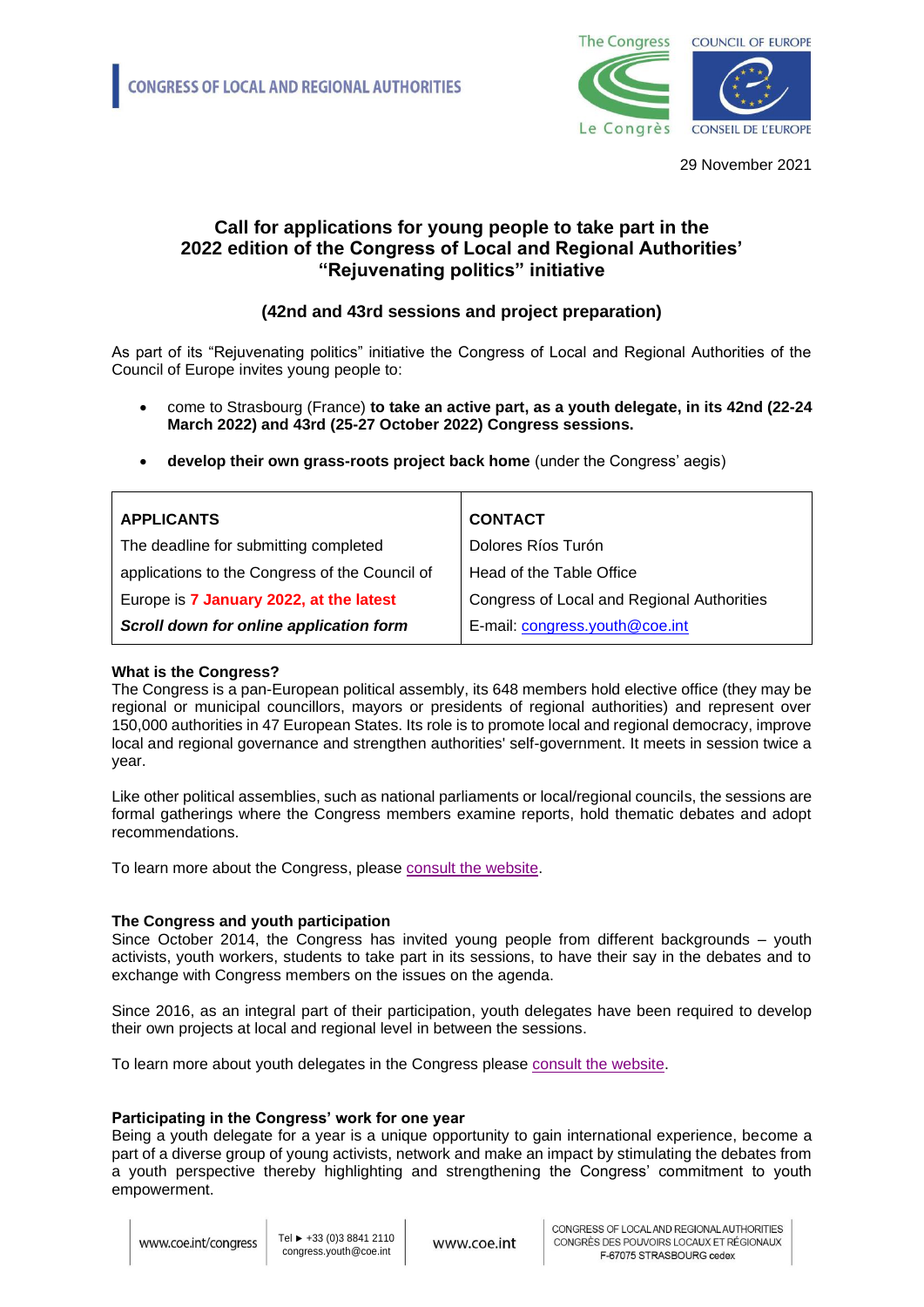1. Participating as a youth delegate in the sessions (in-person or remote)

The youth delegates will sit in the hemicycle alongside the Congress members for both sessions (or online in the case of remote sessions).

A one-day preparatory session will be held prior to each session. This day is not intended as a training day, its purpose is to familiarise youth delegates with the Congress and its proceedings; delegates should already have the necessary public speaking skills, be able to prepare short speeches and be capable of analysing policy documents.

### **Youth delegates must commit to taking part in the whole of the two sessions in 2022:**

- **From Sunday 20 March (18.00) until the debriefing session on Thursday 24 March (17.00)**
- **From Sunday 23 October (18.00) until the debriefing session on Thursday 27 October (17.00)**.

In the case of in-person sessions, a welcome evening will be organised prior to each session on 20 March and 23 October.

### **Please note that dates may change if the sessions have to be held remotely.**

2. Developing and implementing projects between the sessions

Between March and October, youth delegates will remain involved in the work of the Congress. They will be required to develop a local or regional project which may be related to the Congress' priorities or to the session themes for 2022. For this, they will have the support of the trainers in the form of mentoring sessions to develop and assess their ideas. While the Congress will not provide funding for project development, it will provide youth delegates with an introduction letter to act as a visiting card in their dealings with local or regional authorities and may provide information material. There may also be possibilities for some of the youth delegates to participate in other events organised by the Congress outside Strasbourg such as its committee meetings, seminars or conferences.

#### **Aims and objectives**

By inviting a number of young people to take an active part in its sessions the Congress aims to give young people an opportunity to express their opinions about all the issues being discussed directly to the local and regional elected representatives.

The specific objectives are to:

- involve young people directly in all aspects of the Congress' work;
- make young people aware of the Congress' work and the tools it has developed to support youth participation;
- discuss with young people how local and regional youth participation can be boosted;
- bring the youth perspective to all thematic debates within the Congress;
- motivate the youth delegates to multiply the information and experience acquired during the sessions on their return home in particular through the development and implementation of their own projects at local and regional levels;
- share information about existing models of youth-led structures and motivate young people to spread the word about the Congress' work;
- promote co-operation between members of the Congress and youth delegates;
- show national delegations the importance of officially including more young people as members.

## **Programme**

The entire youth delegate programme is compulsory, youth delegates who do not take part in one or more of these aspects will be replaced by their national substitute delegate.

Compulsory activities include:

- participation in online preparation with the trainers prior to each session;
- full attendance during both sessions (which includeds the preparation day on the eve of each session and the evaluation meeting on the last afternoon of each session);
- availability to hold several meetings via videoconference (April September) with trainers to prepare the youth project;